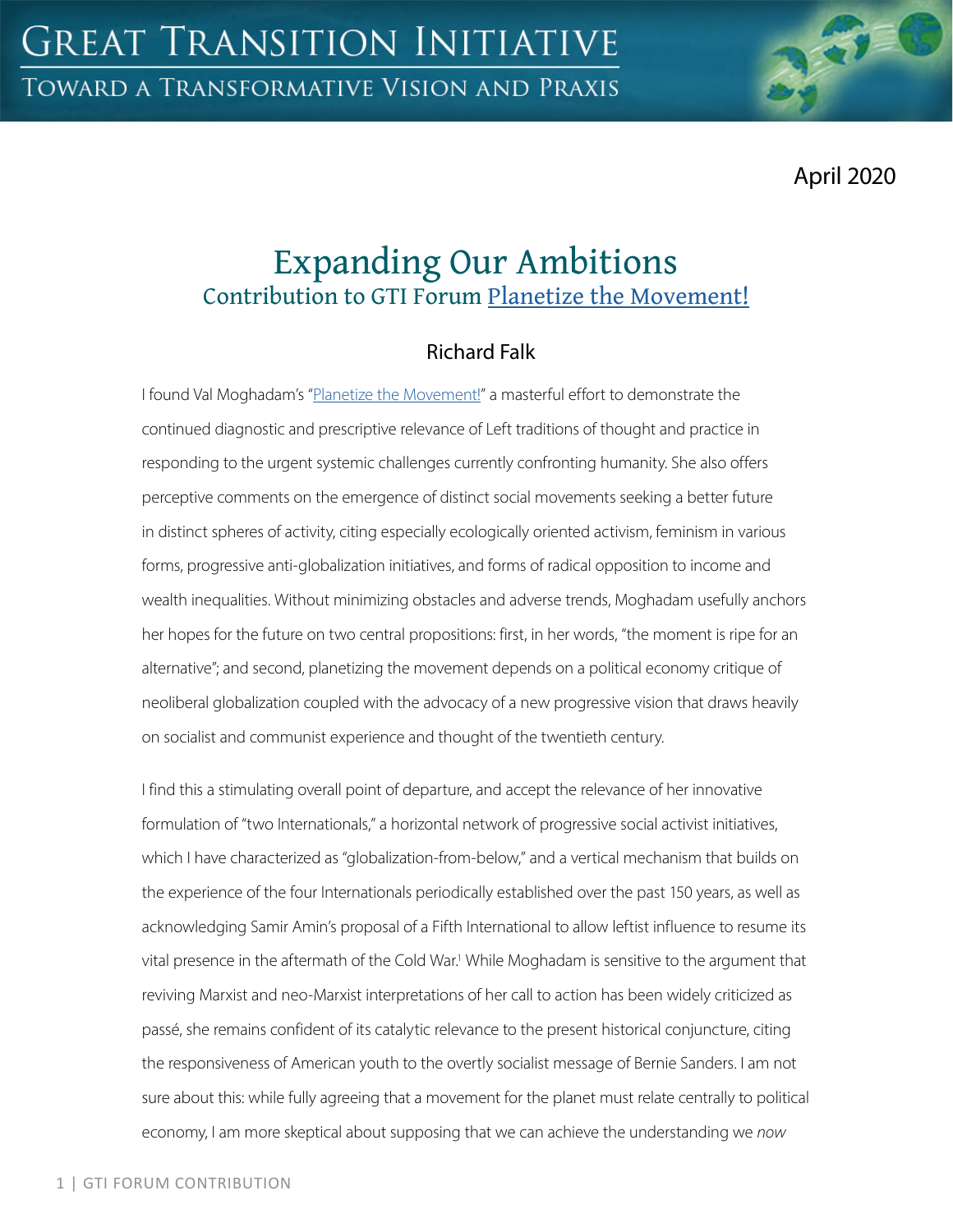need from the Old Left class and labor-oriented revolutionary rhetoric and worldviews. For one thing, the digital networking that underpins globalization and creates new potentialities, dangers, and risks is not easily accommodated, and however hard one tries, the realities of a postindustrial labor market are increasingly as deeply threatened by automation and artificial intelligence as by exploitative elites. This suggests to me a qualitative change that requires a new vocabulary to describe the plight of many individuals threatened not only on the level of material livelihood but also by dehumanization in relation to a meaningful life experience.

Moreover, I am not convinced that the mainstream Left traditions are very mobilizing with respect to planetizing ambitions regarding the unprecedented bio-ecological-species challenge. This challenge exposes a missing dimension in most versions of leftist thinking that is as vital as the reintegration of political economy preoccupations into progressive thought and action. It is worth noticing in this regard that it is the admonishing voice of Greta Thunberg indicting the established order for its failure to do what is needed to address climate change before it is too late that has had the most pronounced impact on public consciousness in this century. Her declaration of an ecological emergency that dooms the future unless drastic action is taken, including of course against the excesses of capitalism, is oriented far more toward an Enlightenment insistence on heeding the scientific consensus than on rekindling class warfare. Her essential plea is to be guided by facts and evidence, and not by narcissistic material interests of the beneficiaries of the established order.

Because of its focus on class conflict and economistic commentary, I believe that most Left thinking fails to attribute enough responsibility for the evils of our world to "modernity" in addition to damage wrought by capitalism, or for that matter socialism. It is due to the modernity paradigm that we have long enthroned ideas of national sovereignty, tribal nationalism, and state-centric world order, which fosters militarism, imperial geopolitics, and prolonged civil strife. Modernity is more responsible for these features of world order than even the rapacious private sector fondness for bloated military budgets, arms trade, and arms races. In the West, particularly, it is from the individualist ideologies of modernity that we derive this confusion of endowing economic growth and technological innovation with limitless horizons of progress and the bestowal of high degrees of personal contentment, while almost forgetting the lost achievements of premodernity with respect to collective identities and cohesive community. It is notable that even the canonical formulation of human decency in the Universal Declaration of Human Rights (1950) was expressed as rights of the individual, and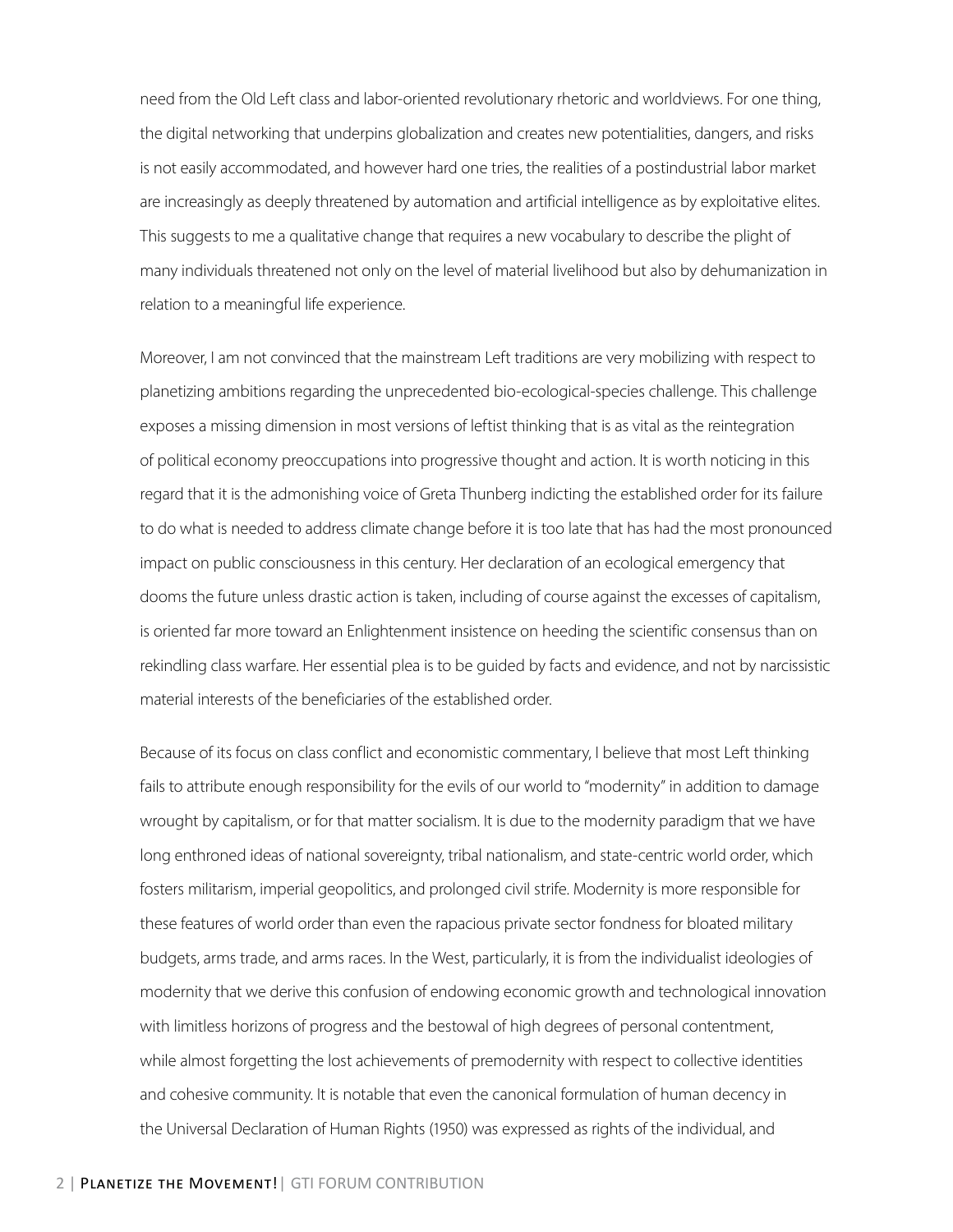complementary obligations of responsibility were ignored altogether. Political economy is crucial, yet also insufficient unless coupled with comprehensive ethical and cultural reframing of the societal norms associated with the modernity paradigm. For instance, the acceptance of limits, so crucial to constituting a balanced habitat connecting human activities with their natural surroundings, is as absent from traditional Left thinking as it is from mainstream secularism and modernist rationalism.

Finally, I have some thoughts about Moghadam's proposed two Internationals. While directly responsive to the central theme of planetizing the movement, such a framing seems to neglect the importance of the global normative order, particularly international law and the United Nations, as a primary element of a world transformed in accordance with a progressive worldview. Given globalscale challenges, the need for humane structures of global governance is obvious, which implies regulatory and coordinating mechanisms based on a logic of equality rather than as at present, reflecting the geopolitical realities of inequality. The UN and international law currently exhibit the deficiencies of the established system of world order, especially double standards, victor's justice, and geopolitical governance. Only the five winners in World War II (75 years ago) have impunity when it comes to upholding international law and respecting the UN Charter, only the losers or weak states are held accountable for adhering to international criminal law, and only the leading political actors retain discretion to engage in coercive diplomacy by way of threat, sanctions, and intervention, which, if countered at all, depends on war endangering countervailing geopolitical encounters. To place these remarks in the setting of Moghadam's approach, I would insist that there is a need either for a broadened conceptualization of her "second International" or the addition of a "third International" assigned the mission of establishing a more democratized and autonomous United Nations and an international legal order based on the fundamental principle of treating equals equally, whether the unit of concern is a state, a group, or an individual. Such a transformative emphasis on the normative order of regulation, rules, and institutions serving human and global interests as transcending the claims of national interests seems to me to be an integral part of a progressive planetary movement.

#### **Endnotes**

1. Richard Falk, *Predatory Globalization: A Critique* (Cambridge, UK: Cambridge University Press, 1999).